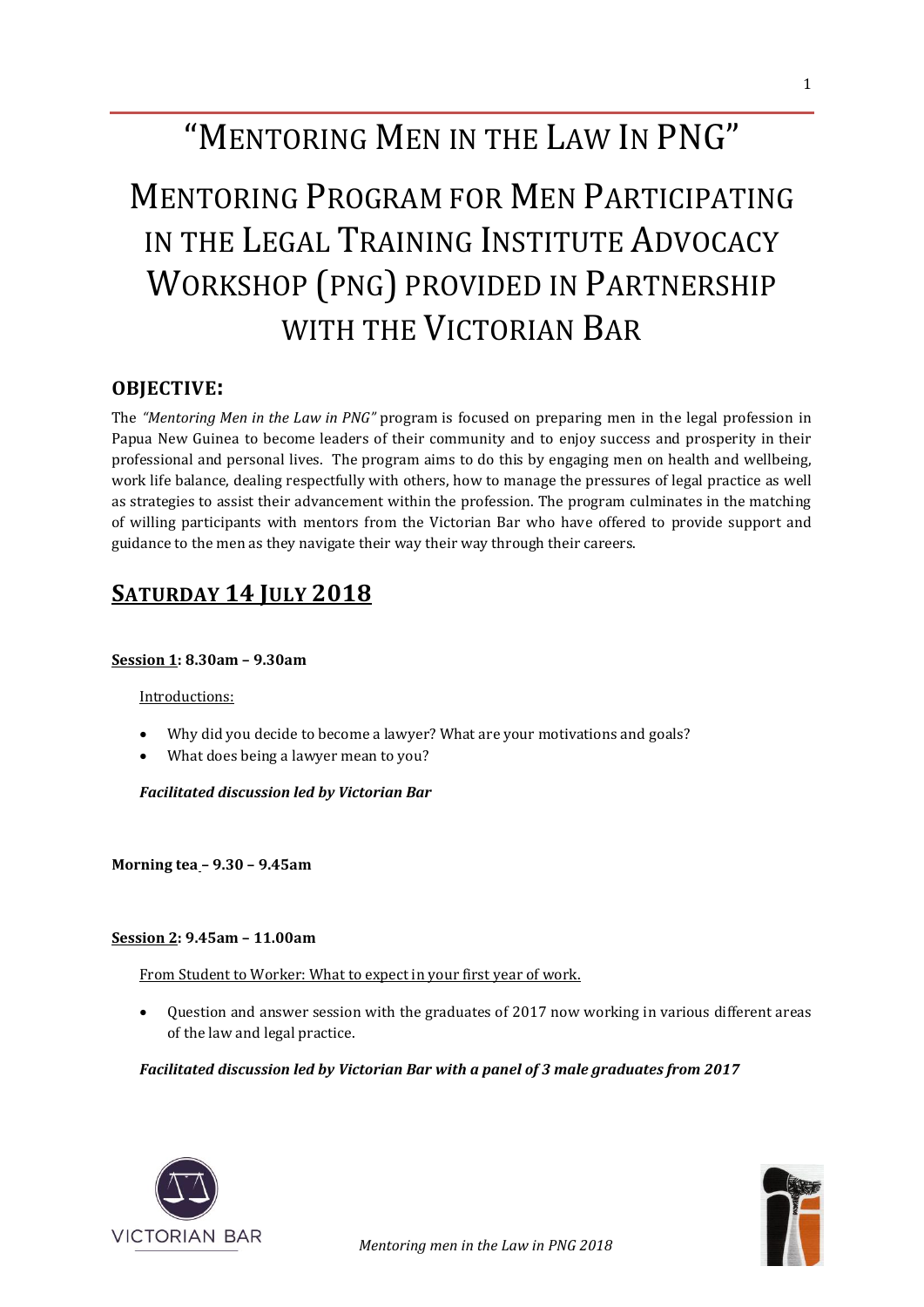#### **Session 3: 11.00am – 12.00pm**

#### Managing Practice, Family and Other Lifestyle Factors

- The burdens of leadership
- Work/Life balance and maintaining family connections.
- Factors affecting men at work: stressors, feeling isolated, exhaustion, drugs and alcohol.
- Supporting your family, friends and colleagues.
- Where to go to find support for yourself.

#### *Facilitated discussion led by Victorian Bar Representative on behalf of the Victorian Bar Health and Wellbeing Committee*

**Lunch 12.00pm – 12.45pm**

#### **Session 4: 12.45pm – 1.15pm**

#### Equality in the workplace

- Existing gender equality and social inclusion policies in PNG
- Showing leadership in gender equality

#### *Short talk by LTI Representative and/or Victorian Bar followed by facilitated discussion.*

#### **Session 5: 1.15pm – 1.45pm**

#### Fostering Relationships

- Fostering relationships between senior and junior lawyers
- How to foster a good relationship with Judges and courts
- Relationships with peers/opposing lawyers
- The role of men and women trainees and lawyers in supporting one another
- Professional relationships with female clients.

#### *Facilitated discussion led by Victorian Bar with a panel of 3 male graduates from 2017.*

#### **Afternoon tea – 1.45pm-2.00pm**